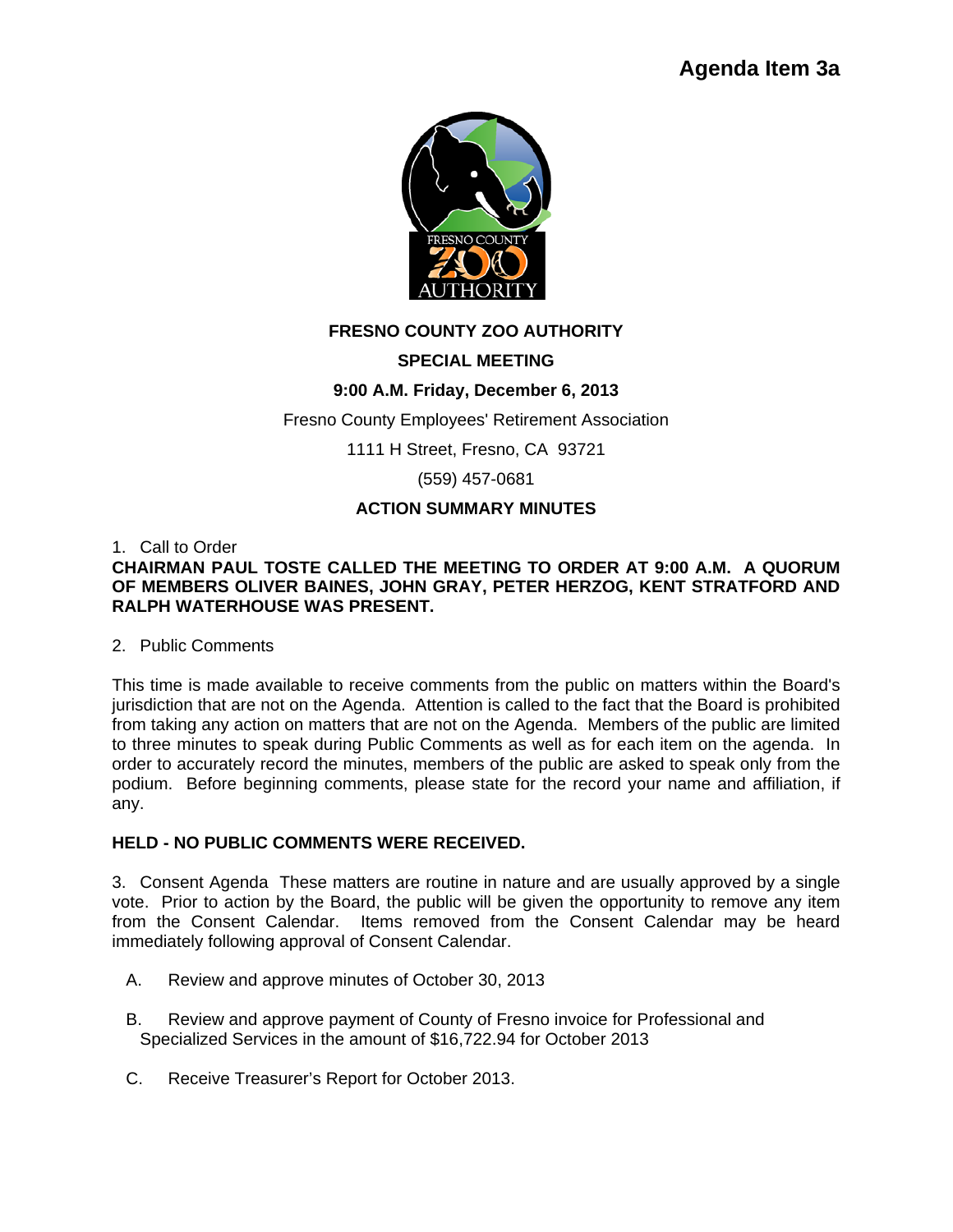#### **APPROVED -- RW/JG -- 6 AYES, 0 OPPOSED; MEMBER LYLES ABSENT**

#### **MEMBER LYLES ARRIVED AT 9:06 A.M.**

4. Receive Fresno Chaffee Zoo Director's Report

**RECEIVED – DIRECTOR SCOTT BARTON REPORTED 2013 ATTENDANCE IS PROJECTED TO BE ABOUT 660,000 IF WEATHER IS FAVORABLE-ANOTHER RECORD YEAR. MEMBERSHIP HAS SHOWN A 64% INCREASE SINCE 2009. NEW ADDITIONS INCLUDE A FIVE-WEEK OLD GIRAFFE. THE MAYALSIAN TIGER IS PREGNANT AND DUE AROUND THE BEGINNING OF JANUARY. A RECENT POLL SHOWS SUPPORT FOR MEASURE Z AT 84%. IN 2004, 73% VOTED FOR MEASURE Z.** 

**A POWERPOINT PRESENTATION COMPARED THE COST OF THE AFRICA EXHIBIT FUNDING REQUEST TO SIMILAR EXHIBITS AT OTHER ZOOS. MR. BARTON MENTIONED THAT CHANGES HAVE BEEN INCORPORATED INTO THE AFRICA EXHIBIT THAT THE DALLAS ZOO SAID THEY WISHED THEY HAD DONE WITH THEIR EXHIBIT, PARTICULARLY LARGER AREAS TO ACCOMMODATE THE VOLUME OF VISITORS. CALIFORNIA'S ENVIRONMENTAL AND ENERY REQUIRMENTS, AND THE PRESERVATION OF 90% OF HEALTHY TREES HAVE ADDED TO THE COST OF THE PROJECT.** 

**MR. BARTON DISCUSSED THE ZOO'S PARTNERSHIP WITH THE CITY OF FRESNO AS LEAD AGENCY FOR THE MASTER PLAN, SHARED COSTS, THE REQUIRED RELOCATION OF THE PALM GROVE AS A MITIGATION MEASURE-A COST INCLUDED IN THE AFRICA FUNDING REQUEST-AND THE CITY'S COMMITMENT TO THE REMOVAL OF THE CORPORATION YARD IN 2014.** 

**MR. BARTON'S PRESENTATION ALSO ILLUSTRATED THAT THE REQUEST WAS CONSISTANT WITH THE PROJECT'S PLAN IN PLACE SINCE 2009. WITHOUT EXHAUSTING MEASURE Z FUNDS, ADDITONAL PROJECTS ARE STILL PLANNED OVER THE NEXT TWO YEARS, INCLUDNG CHILDREN'S WATER PLAY AREA, KOMODO DRAGON EXHIBIT, MORE UTILITIES WORK, THE FRONT OF REPTILE BUILDING, PARKING, A NEW CENTER FOR EDUCATION ANIMALS, AND AN ANIMAL NUTRITION CENTER. A COMPUTER-GENERATED ANIMATION OF THE PROJECT WAS SHOWN AND IS AVAILABLE ON YOUTUBE.** 

**5.** Receive Fresno Chaffee Zoo Finance Director's Report

**RECEIVED – DIRECTOR OF FINANCE BRIAN GOLDMAN REPORTED ATTENDANCE IS WELL AHEAD OF PROJECTIONS, THERE IS AN OPERATING SURPLUS OF \$1.3 MILLION, SELF-GENERATED REVENUE IS UP 19%, AND EXPENSES ARE ALL UNDER BUDGETED YEAR-TO-DATE PROJECTIONS.** 

**CHAIRMAN TOSTE REQUESTED THAT MR. GOLDMAN INCLUDE AN ACCOUNTS RECEIVABLE BALANCE SHEET IN FUTURE REPORTS.** 

#### **PUBLIC COMMENT WAS RECEIVED FROM CITIZEN LISA FLORES.**

6. Approval of Measure Z Funds for African Adventure

A. Consider the Environmental Impact Report for Roeding Regional Park and Fresno Chaffee Zoo Facility Master Plan (EIR) previously certified by the Fresno City Council,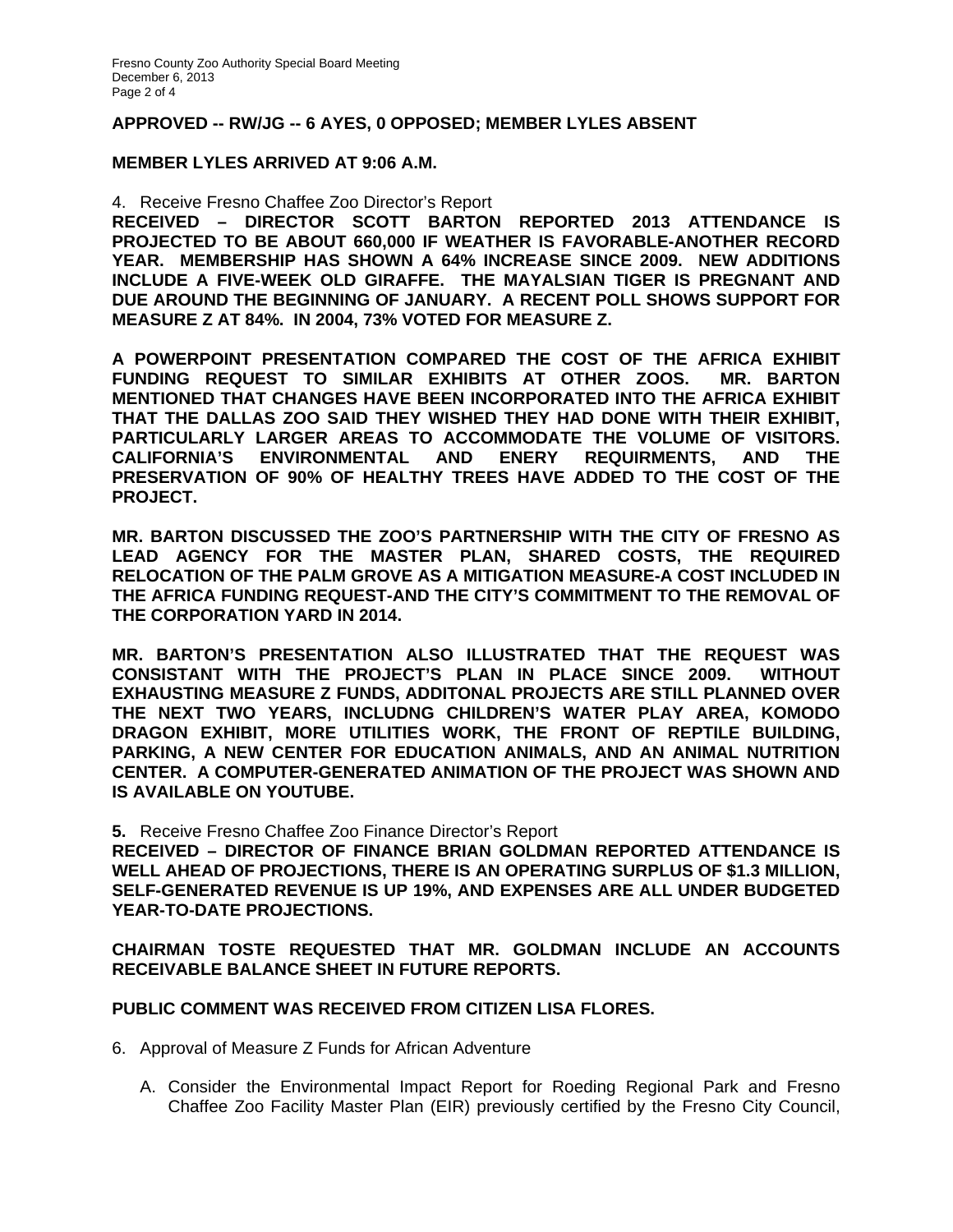June 30, 2011 and the EIR Addendum approved by the Fresno City Council on November 7, 2013, and adopt Resolution Adopting CEQA Findings and Statement of Overriding Considerations.

## **APPROVED – OB/GL – 7 AYES, 0 OPPOSED**

B. Approve Fresno Chaffee Zoo Corporation's request of Measure Z Capital Funds of \$51,699,682 for the African Adventure project.

**DIRECTORS BARTON AND GOLDMAN PRESENTED THE REQUEST.** 

**APPROVED WITH THE REQUIREMENT THAT REIMBURSEMENTS WILL NOT EXCEED FUNDS AVAILABLE, THAT EXPENDITURES ARE NOTED THOROUGHLY IN QUARTERLY REPORTS FROM THE AUTHORITY'S TREASURER, AND THAT THE BOARD WILL BE NOTIFIED PRIOR TO ANY REQUEST FOR REIMBURSEMENT FROM CONTINGENCY FUNDS. – OB/PH – 7 AYES, 0 OPPOSED** 

**PRIOR TO VOTING, MEMBERS OF THE BOARD REQUESTED CLARIFICATION FOR SOME OF THE BUDGET ITEMS. RESPONSES WERE PROVIDED BY DIRECTOR BARTON, FINANCE DIRECTOR GOLDMAN, PROJECT MANAGER JON WHELESS AND ZOO AUTHORITY TREASURER JEFF BLANKS. THE TREASURER RECEIVED THE BOARD'S DIRECTION TO TRACK CASH FLOWS, NOTIFY THE BOARD IF THE CONTINGINCY FUND IS BEING USED, OR HARRIS CONSTRUCTION'S GUARANTEED MAXIMUM PRICE IS EXCEEDED. FRESNO CITY MANAGER BRUCE RUDD STATED HE COULD CONFIRM THAT THE CITY WOULD BE MOVING THE MAJORITY OF ITS MAINENANCE ACTIVITY TO THE CITY'S CORPORATION YARD WITHIN THE YEAR.** 

**COMMENTS WERE RECEIVED FROM CITZENS LISA FLORES, JOAN LEROUX, RETIRED HIGH SCHOOL GOVERNMENT TEACHER ARTHUR GONOS, TAMMIE MOORE, MS. JAN BOURRET, RETIRED EDISON COMPUTECH HIGH SCHOOL TEACHER AND ZOO DOCENT MR. SANDY SCHMELING, MRS. JEAN CHAFFEE, AND ZOO DOCENT ROBERT TOLLIDAY.** 

**FRESNO CHAFFEE ZOO COUNSEL JOHN KINSEY ALSO ADDRESSED THE BOARD REGARDING THE EIR'S TRAFFIC STUDY.** 

7. Approve Fresno Chaffee Zoo Corporation request of Measure Z Capital funds of \$290,000 for additional utility infrastructure work.

#### **DIRECTOR OF FINANCE BRIAN GOLDMAN THANKED THE BOARD FOR APPROVAL OF THE AFRICAN ADVENTURE PROJECT FUNDING AND PRESENTED THE REQUEST.**

## **APPROVED – OB/RW – 7 AYES, 0 OPPOSED**

**8.** Receive staff oral report on cost estimate for Measure Z renewal and 2014 election timeline**.** 

**RECEIVED - COORDINATOR CATHY CROSBY PROVIDED THE BOARD WITH A COUNTY ELECTIONS OFFICE COST ESTIMATE OF \$38-\$45,000 TO PLACE THE RENEWAL OF MEASURE Z ON THE NOVEMBER 2014 BALLOT. THE FRESNO CHAFFEE ZOO** 

**CORPORATION WILL DRAFT THE ORDINANCE FOR THE RENEWAL WITH THE ASSISTANCE OF THE AUTHORITY'S COUNSEL, FOLLOWED BY A REVIEW BY THE**